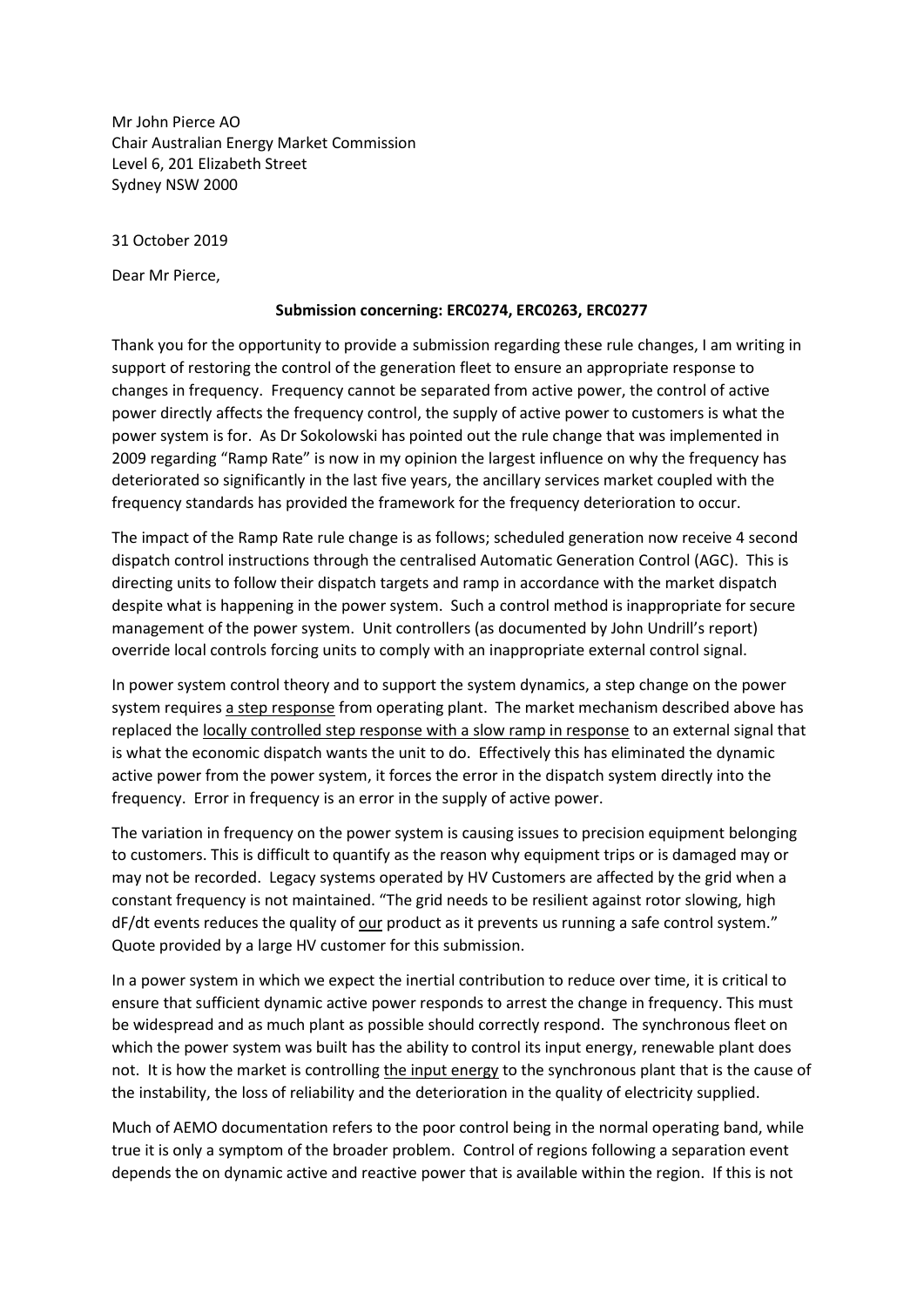available within a separated region, it will fall straight through to under frequency load shedding or worse, collapse. The lack of dynamic active power within South Australia was illustrated in the event that occurred on the  $1<sup>st</sup>$  November 2015. The loss of 200 MW import to the state at 9pm at night caused the region to fall into UFLS. This should not have happened had dynamic active power been present to arrest the fall of frequency.

On the 25 August event the inability of the synchronous units to perform a load rejection was illustrated in the sustained high frequency following the separation. The focus of compliance appears to be on "Continuous uninterrupted operation" rather than whether there was an appropriate control response. The high frequency illustrates over supply of power, without extremely poor control of the region. (See Figure 2 on page 6 of Dr Sokolowski's submission replicated from the AEMO report into the event)

Such control responses cannot be randomly selected, they must be known and designed into the local generating unit controls, not defeated or eliminated by the desire of the market.

Under Chapter 4 AEMO is obligated to consider whether there is sufficient dynamic active power or dynamic reactive power available within regions. Dynamic response of plant cannot be centrally controlled due to communication latency, the speed of response requires local measurement and local control action that is not over ridden by external unrelated controls such as a market dispatch target. AEMO has stated that FFR could be provided by "centrally controlled signals" this is not true and has not been demonstrated to be true. The Reliability Panel Review of the Frequency Standards (2001) stated:

"Frequency must be managed on a second by second basis, far faster than any market mechanisms can deliver. Accordingly, as part of its security obligations, NEMMCO is charged with central management of frequency to the defined standards. These should be set so that appropriately designed equipment does not malfunction and will not be damaged."

This statement recognises the local speed of response is important, it is curious as to why public documents from both AEMO and AEMC continue to make claims that frequency is managed through the FCAS regulation service which is a centrally controlled delayed signal.

I strongly urge the AEMC consider implementing the mandatory control requirements that have been outlined in both Dr Sokolowski and AEMO's proposed rule changes. The tighter the deadband as proposed by John Undrill will ensure better power system response and improve the ability to withstand large events as the power system used to. The search for "resilience" in the power system will be greatly addressed through reimplementing tight responsive governor systems that are not over ridden by market dispatch instructions.

In must be clear that any deadband range that is written into the rules should not mean that all units only respond at that limit, tuning of the power system requires units to respond efficiently within the capability of their plant. There is significant range of response across the generation fleet that is possible, however, the governor action should occur as soon as possible. For example, some hydro units may not have a deadband at all as the water column takes time to respond. In setting "rules" there must be allowance for a range of responses but not entitle large units who can respond quickly to respond slowly.

As Ryan Jennings and I have demonstrated through charting the various responses of synchronous and asynchronous technologies, renewable energy is largely frequency agnostic. It is stable in the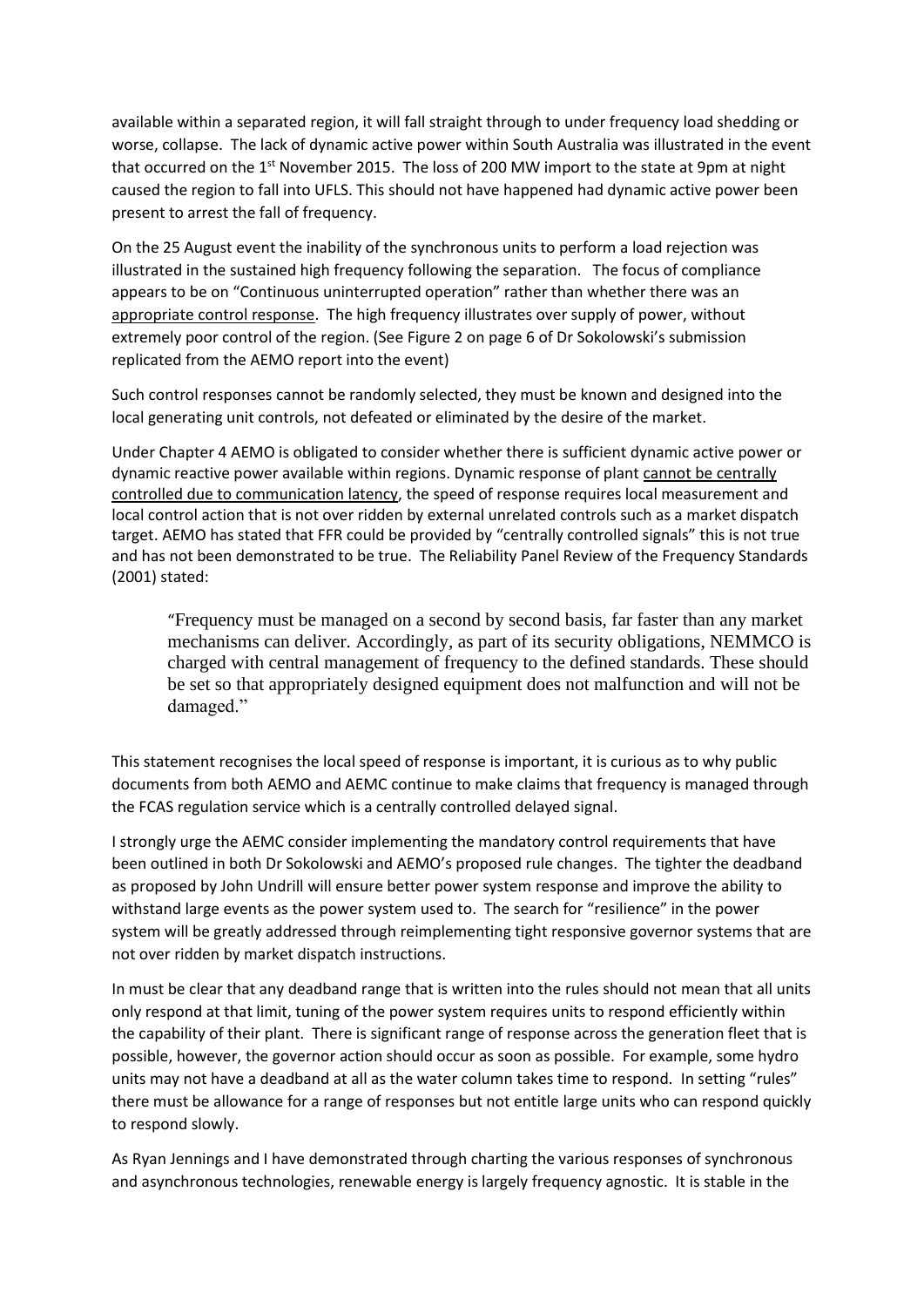response of frequency variations. This is not a bad thing, but in order to ensure that the power system can withstand events in the future, new renewable plant should in the future provide a dynamic active power response that is sensitive to frequency. Some of the newer existing wind farms may be able to implement such controls, but not all of the plant would have the control capability. Older type 1 and 2 wind turbines for example should not be required to provide this action, their influence on the power system is small. They must not be unduly penalised for this as it was not a requirement at the time they connected and their influence on the system is small.

It is far more important to get the majority of the power system responsive and controlled. The current control methodology which is dominated by unit controllers, responding to the dispatch targets under load control only is not supported in power system control text books, that is we are currently in uncharted waters with respect to how the system is operating. The methods of control that enable this load following method to dominate the response of the system has not be adequately studied, was not predicted and is an unintended consequence due to the culmination of a number of changes made over a long period of time. AEMO has admitted in the report into the 25 August that they can not simulate the frequency response of the power system. This alone places the system at risk as it means that there is an increased uncertainty about the current operating limits used in dispatch.



To use a spring constant analogy, we can represent the strength of a transmission line:

(Source: Elgerd: Electric Systems Theory: An Introduction)

The constant of the spring dictates how responsive the system will be when it is stretched apart. The type of spring response the system had is illustrated in an actual system event shown below from an event in the early days of the market. Note: this is approximately a 300 MW disturbance on the interconnector flow to SA.